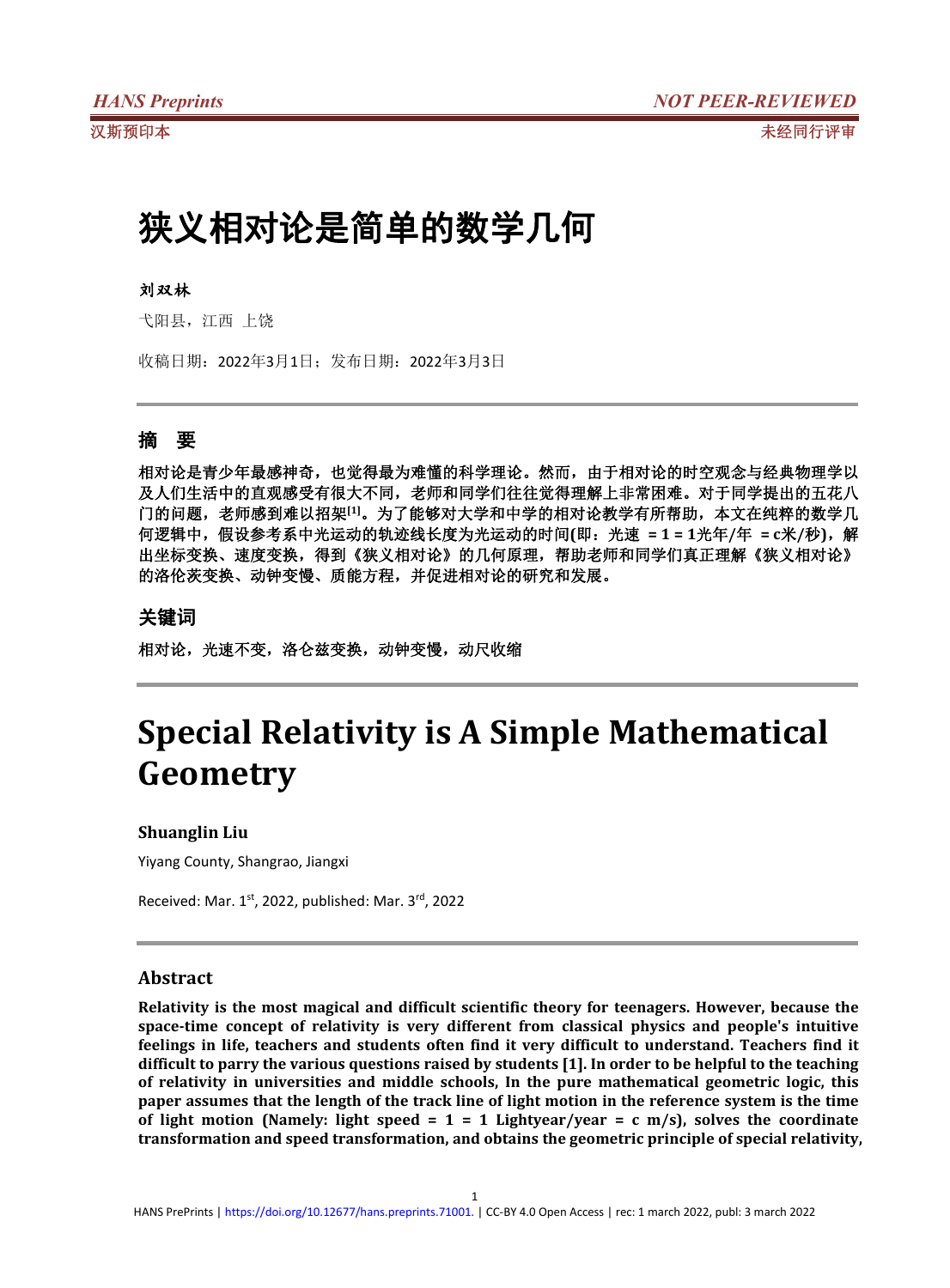**Help teachers and students really understand Lorentz transformation, slowing down of moving clock, mass energy equation in special relativity, and promote the research and development of relativity.**

## **Keywords**

**Relativity, Constant Speed of Light, Lorentz Transformation, Moving Clock Slows Down, Moving Ruler Shrinks**

## **1.** 几何题

以"时钟 *O*"为坐标系原点 *O*,以"时钟 *O*"、"时钟 *O'*"两点确定直线 *x* 轴,以"时钟 *O*"、"时 钟 *O'*"、"时钟 *P*"三点确定平面,建立平面坐标系 *S*。如下图 1:



已知:"时钟 *O'*[0]"与"时钟 *O*[0]"相遇;"光子 *P*"从"时钟 *O*[*cτS'*]"发出依次经"时钟  $O^\prime[\textit{c}\tau'_A]$  "、"时钟 *P*[ $c$ τ]"反射回"时钟 *O*[ $c$ τ $_B$ ']"; "光子 *P'"* 从"时钟  $O^\prime[\textit{c}\tau'_S]$  "发出依次经"时钟  $O[ct_A']$ " 、 "时钟  $P[ct]$ " 反射回 "时钟 $O'[ct_B']$  " 。

假设:"光子 *P*"、"光子 *P'*"的速率始终都恒定为 1,且真空中的轨迹线始终都为直线。

已知:"时钟 *O*"、"时钟 *O'*"、"时钟 *P*"分别以 0、*u*/*c*、*v*/*c* 的速度保持匀速直线运动,周期都 保持恒定分别为 *mO*、*mO'*、*mP*;

同理以"时钟 *O'*"为坐标系原点 *O'*,"时钟 *O*"、"时钟 *O'*"两点确定直线 *x'*轴,以"时钟 *O*"、 "时钟 *O'*"、"时钟 *P*"三点确定平面,建立平面坐标系 *S'*。并假设平面坐标系 *S'*中"光子 *P*"、"光 子 *P'*"的速率始终都恒定为 1,且真空中的轨迹线始终都为直线;已知平面坐标系 *S'*中"时钟 *O'*"、"时 钟 *O*" 、"时钟 *P*" 分别以 0、*u'/c、v'/c* 的速度匀速直线运动,周期都恒定分别为 m'<sub>O'</sub> 、 m'<sub>O</sub> 、m'<sub>P</sub> 。  $\frac{1}{p}$ 

"时钟 *O*"、"时钟 *O'*"、"时钟 *P*"、"光子 *P*"、"光子 *P'*"的时间、空间坐标如下表 1:

|  | <b>Table 1.</b> Spatiotemporal coordinates of photons and clocks in S and S' systems |  |
|--|--------------------------------------------------------------------------------------|--|
|  | <b>表 1.</b> 光子、时钟在 <i>S、S</i> '系的时空坐标表                                               |  |

| 时钟(周期)计数        |   | 光子 |  | S系 |        | S'系             |                 |          |
|-----------------|---|----|--|----|--------|-----------------|-----------------|----------|
| ◡               |   |    |  | D' | 坐标     | 时间              | 时间              | 坐标       |
|                 | υ |    |  |    | O(0,0) |                 | U               | O'(0,0)  |
| $c\tau_{\rm c}$ |   |    |  |    | O(0,0) | $c\tau_{s'}m_o$ | $c\tau_{s'}m_0$ | S'(s',0) |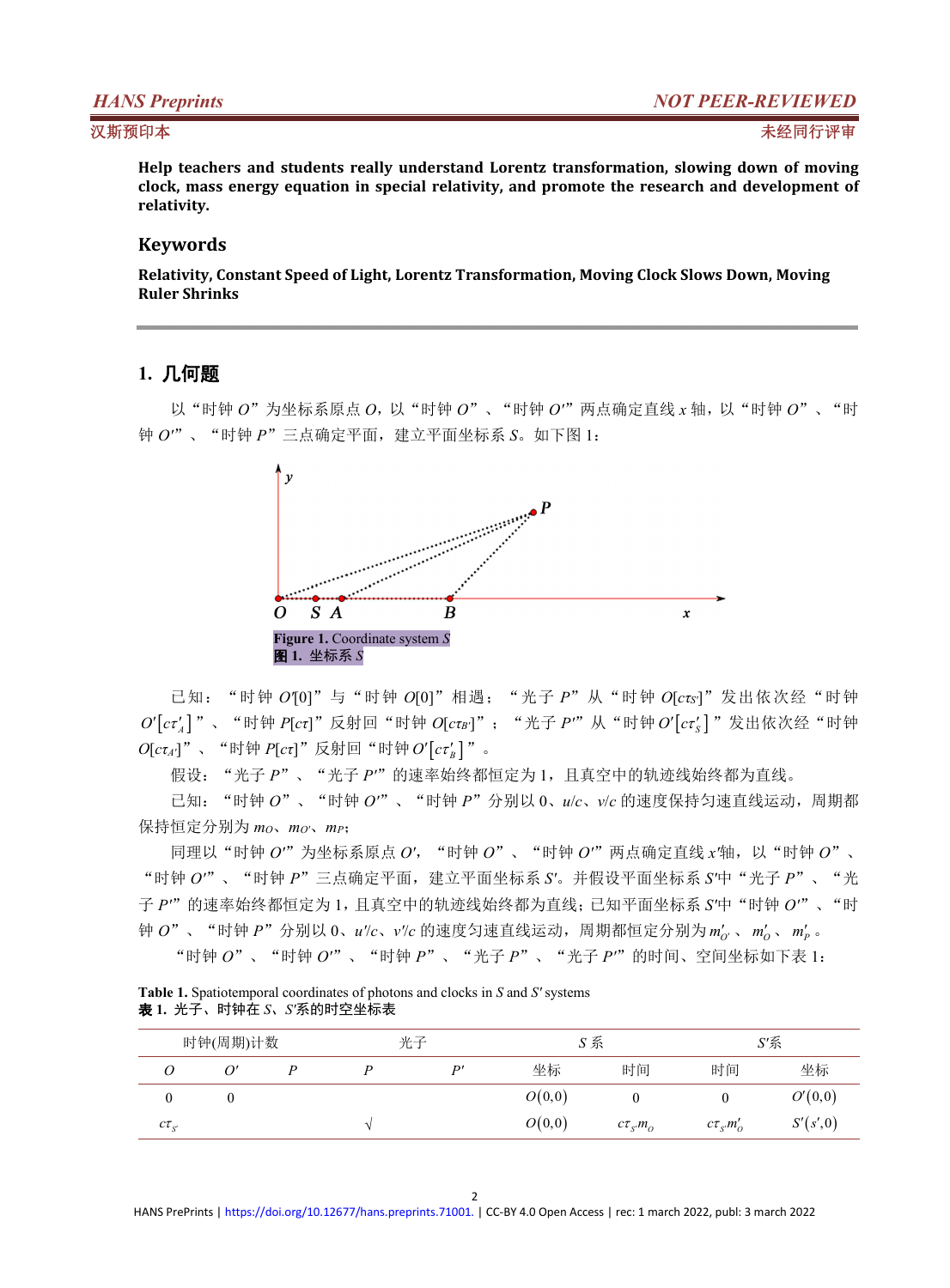## *HANS Preprints NOT PEER-REVIEWED* 汉斯预印本 未经同行评审  $c\tau'_{S}$  *S (s,0)*  $c\tau'_{S}m_{O}$   $c\tau'_{S}m_{O}'$  *O*<sup> $\prime$ </sup>(0*,0*) **Continued**  $c\tau'_{A}$  *a A*<sub> $(a,0)$  *c*  $c\tau'_{A}m_{O}$  *c*  $c\tau'_{A}m_{O}'$  *C*<sup> $\prime$ </sup> $(0,0)$ </sub>  $\alpha \tau_{A}$  *C C*<sub>*A*</sub> *C*<sub>*A*</sub> *M*<sub>*a*</sub> *A*<sub>*a*</sub> *A*<sup>*a*</sup><sub>*A*</sub><sup>*A*</sup><sub>*a*</sub> *A*<sup>*a*</sup><sub>*A*</sub><sup>*A*</sup><sub>*A*</sub><sup>*A*</sup><sub>*A*</sub><sup>*A*</sup><sub>*A*</sub><sup>*A*</sup><sub>*A*</sub><sup>*A*</sup><sub>*A*</sub><sup>*A*</sup>*A*<sup>*A*</sup>*A*<sup>*A*</sup>*A*<sup>*A*</sup>*A*<sup>*A*</sup>*A*<sup>*A*</sup>*A*<sup>*A*</sup>*A*<sup>*A*</sup>*A*<sup>*A*</sup>*A*<sup>*A*</sup>*A*<sup>*</sup> c √ √ P x*, *y ct ct P x*, *y*  $c\tau'_{B}$  *B*  $(b,0)$   $c\tau'_{B}m_{\sigma}$   $c\tau_{B}m'_{\sigma}$   $O'(0,0)$  $\alpha \tau_{B'}$  *C*<sub>*B*</sub>, *B*<sub>*B*</sub></sup>, *B*<sup> $\tau$ </sup>(*b*<sup> $\tau$ </sup>,0)

假设:

 $c > u \geq 0 \geq u', b \geq a \geq s \geq 0 \geq s' \geq a' \geq b'.$ 

则有:

$$
u/c = \frac{s}{c\tau'_s m_{o'}} = \frac{a}{c\tau'_a m_{o'}} = \frac{b}{c\tau'_b m_{o'}}, \ u'/c = \frac{s'}{c\tau_s m'_o} = \frac{a'}{c\tau_{s'} m'_o} = \frac{b'}{c\tau_{s'} m'_o},
$$
  
\n
$$
1 = \frac{s}{c\tau_{s'} m_o - c\tau'_s m_{o'}} = \frac{a}{c\tau'_a m_{o'} - c\tau_{s'} m_o} = \frac{\sqrt{x^2 + y^2}}{c\tau_{-c}\tau_{s'} m_o} = \frac{\sqrt{(x - a)^2 + y^2}}{c\tau_{-c}\tau'_{s'} m_{o'}}
$$
  
\n
$$
= \frac{\sqrt{(x - b)^2 + y^2}}{c\tau'_s m_{o'} - ct} = \frac{\sqrt{x^2 + y^2}}{c\tau_{s'} m_o - ct} = \frac{-a'}{c\tau_{s'} m'_o - c\tau'_s m'_{o'}} = \frac{-s'}{c\tau'_a m'_{o'} - c\tau_{s'} m'_{o'}}
$$
  
\n
$$
= \frac{\sqrt{(x' - a')^2 + y'^2}}{c\tau'_{-c}\tau_{s'} m'_o} = \frac{\sqrt{x'^2 + y'^2}}{c\tau'_s m'_o - c\tau'_s} = \frac{\sqrt{(x' - b')^2 + y'^2}}{c\tau_{s'} m'_o - c\tau'_s}.
$$

得:

$$
\frac{\tau'_{S}}{\tau_{A'}} = \frac{m_{O}/m'_{O}}{1+u/c} = \frac{1+u'/c}{m'_{O'}/m'_{O}},
$$
\n
$$
\frac{\tau_{S'}}{\tau'_{A}} = \frac{1-u/c}{m_{O}/m'_{O}} = \frac{m'_{O'}/m'_{O}}{1-u'/c},
$$
\n
$$
\frac{\tau_{A'} + \tau_{B'}}{2} = \frac{t}{m_{O}} = \frac{t'-u'x'/c^2}{(1-u'^2/c^2)m'_{O}},
$$
\n
$$
\frac{\tau_{B'} - \tau_{A'}}{2} = \frac{\sqrt{x^2 + y^2}/c}{m_{O}} = \frac{\sqrt{(x'-u't')^2 + (1-u'^2/c^2)y'^2}/c}{(1-u'^2/c^2)m'_{O}},
$$
\n
$$
\frac{\tau'_{A} + \tau'_{B}}{2} = \frac{t'}{m'_{O'}} = \frac{(t-ux/c^2)}{(1-u^2/c^2)m'_{O}},
$$
\n
$$
\frac{\tau'_{B} - \tau'_{A}}{2} = \frac{\sqrt{x'^2 + y'^2}/c}{m'_{O'}} = \frac{\sqrt{(x-ut)^2 + (1-u^2/c^2)y^2}/c}{(1-u^2/c^2)m'_{O}}.
$$

得: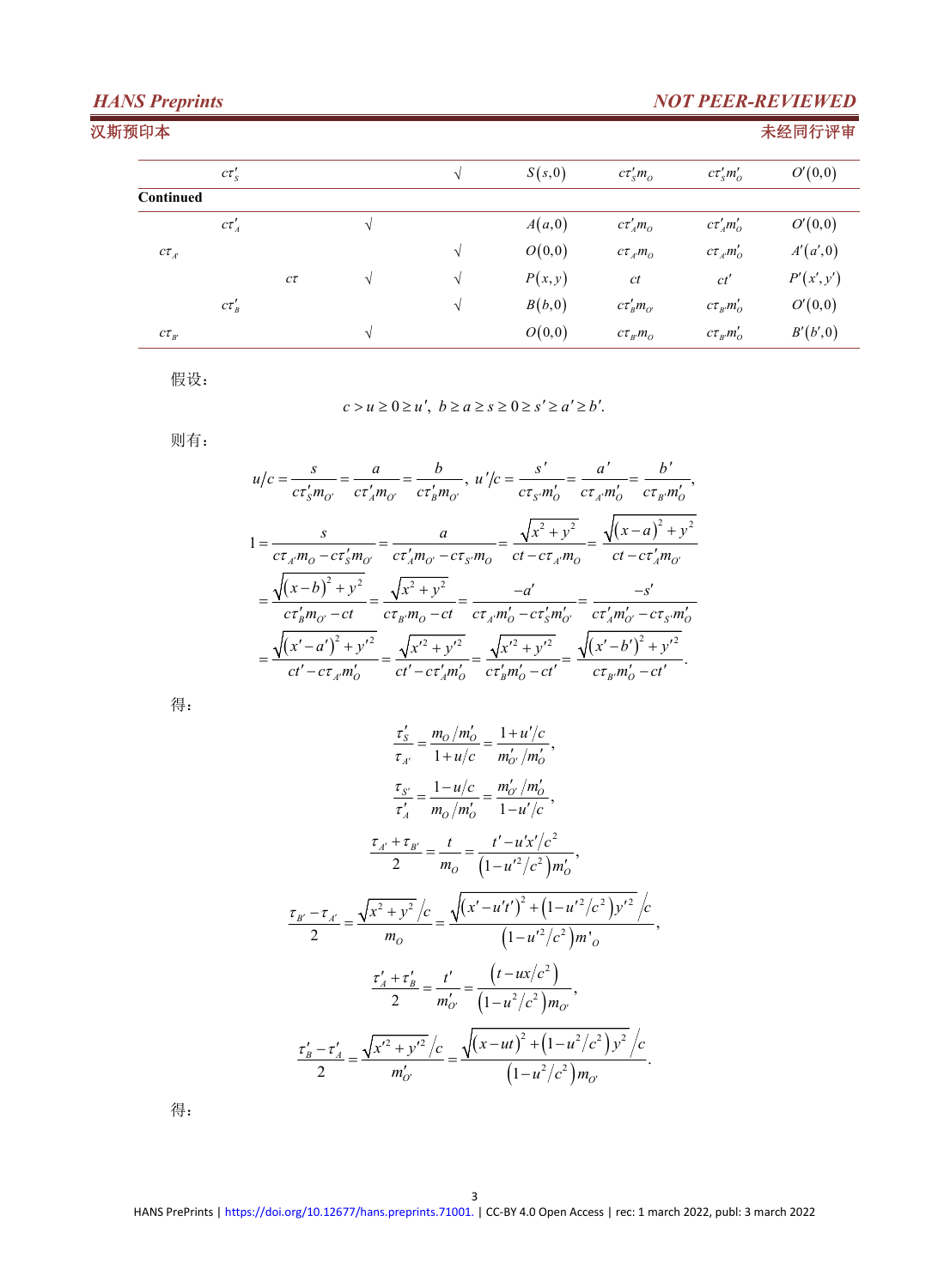## *HANS Preprints NOT PEER-REVIEWED*

汉斯预印本 未经同行评审

$$
u' = -u, \ m'_0/m'_{0'} = \frac{m_0/m'_0}{1 - u^2/c^2},
$$
  

$$
t' = \frac{t - ux/c^2}{m_0/m'_0}, \ x' = \frac{x - ut}{m_0/m'_0}, \ y' = \frac{y\sqrt{1 - u^2/c^2}}{m_0/m'_0}.
$$

假设:

$$
v_x = \frac{x_2 - x_1}{t_2 - t_1}, \quad v_y = \frac{y_2 - y_1}{t_2 - t_1}, \quad v = \frac{\sqrt{(x_2 - x_1)^2 + (y_2 - y_1)^2}}{t_2 - t_1},
$$
  

$$
v_{x'}' = \frac{x_2' - x_1'}{t_2' - t_1'}, \quad v_{y'}' = \frac{y_2' - y_1'}{t_2' - t_1'}, \quad v' = \frac{\sqrt{(x_2' - x_1')^2 + (y_2' - y_1')^2}}{t_2' - t_1'}.
$$

得速度变换式:

$$
v'_{x'} = \frac{v_x - u}{1 - uv_x/c^2}, \ v'_{y'} = \frac{v_y \sqrt{1 - u^2/c^2}}{1 - uv_x/c^2}, \ v' = c \sqrt{1 - \frac{(1 - u^2/c^2)(1 - v^2/c^2)}{(1 - uv_x/c^2)^2}}.
$$

## **2.** 《狭义相对论》变换

已知:

 $y' = y$ 

则得洛仑兹变换:

$$
x' = \frac{x - ut}{\sqrt{1 - u^2/c^2}}, \ \ x = \frac{x' + ut'}{\sqrt{1 - u^2/c^2}}.
$$

已知:

$$
(c\tau_2 - c\tau_1)m_P = ct_2 - ct_1
$$
,  $(c\tau_2 - c\tau_1)m'_P = ct'_2 - ct'_1$ .

则得动钟变慢(质能方程):

$$
\frac{m_P}{m'_P} = \frac{t_2 - t_1}{t'_2 - t'_1} = \frac{\sqrt{1 - v'^2/c^2}}{\sqrt{1 - v^2/c^2}} = \frac{\sqrt{1 - v'^2/c^2}}{\sqrt{1 - v^2_x/c^2}}.
$$

## **3.** 《狭义相对论》的应用

1、宇宙射线和大气相互作用时能产生*π*介子衰变,在大气上层放出*μ*子。这些*μ*子的速度约为 0.998c 米/秒,如果在实验室中测得静止μ子的寿命为 2.2 × 10<sup>.6</sup> 秒试问, 在 8000 米高空由π介子衰变放出的μ子能 否飞到地面?

$$
u/c = 0.998
$$
,  $ct' = 2.2 \times 10^{-6}$   $\text{\#}y = 2.2 \times 10^{-6} \times c$   $\text{\#}$ ,  $x' = 0$ ,  $x = ?$ 

$$
x = \frac{x' + ut'}{\sqrt{1 - u^2/c^2}} = \frac{0 + 0.998 \times 2.2 \times 10^{-6} \times c \frac{4}{10}}{\sqrt{1 - 0.998^2}} \approx 10455 \frac{4}{100} \approx 8000 \frac{4}{100} \approx 10455 \frac{4}{100} \approx 10455 \frac{4}{100} \approx 10455 \frac{4}{100} \approx 10455 \frac{4}{100} \approx 10455 \frac{4}{100} \approx 10455 \frac{4}{100} \approx 10455 \frac{4}{100} \approx 10455 \frac{4}{100} \approx 10455 \frac{4}{100} \approx 10455 \frac{4}{100} \approx 10455 \frac{4}{100} \approx 10455 \frac{4}{100} \approx 10455 \frac{4}{100} \approx 10455 \frac{4}{100} \approx 10455 \frac{4}{100} \approx 10455 \frac{4}{100} \approx 10455 \frac{4}{100} \approx 10455 \frac{4}{100} \approx 10455 \frac{4}{100} \approx 10455 \frac{4}{100} \approx 10455 \frac{4}{100} \approx 10455 \frac{4}{100} \approx 10455 \frac{4}{100} \approx 10455 \frac{4}{100} \approx 10455 \frac{4}{100} \approx 10455 \frac{4}{100} \approx 10455 \frac{4}{100} \approx 10455 \frac{4}{100} \approx 10455 \frac{4}{100} \approx 10455 \frac{4}{100} \approx 10455 \frac{4}{100} \approx 10455 \frac{4}{100} \approx 10455 \frac{4}{100} \approx 10455 \frac{4}{100} \approx 10455 \frac{4}{100} \approx 10455 \frac{4}{100} \approx 10455 \frac{4}{100} \approx 10455 \frac{4}{100} \approx 10455
$$

2、半人马座*α*星是距离太阳系最近的恒星,它距离地球 4.55 光年,设有一宇宙飞船自地球飞到半人 马α星,若宇宙飞船相对地球的速度为 0.999c 米/秒, 按地球上的时钟计算要用多少年时间?如以飞船上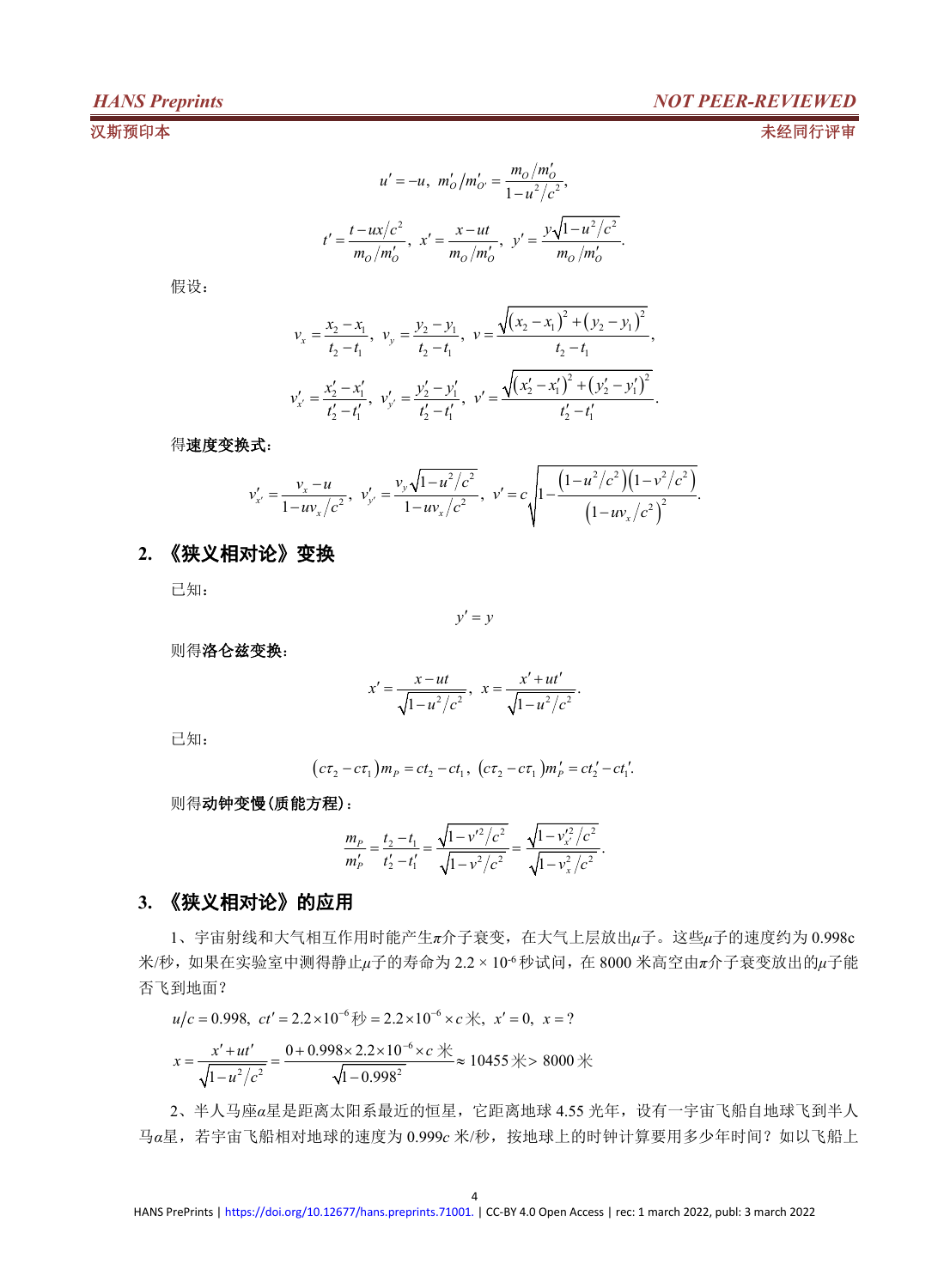汉斯预印本 未经同行评审

的时钟计算,所需时间又为多少年?

$$
x = 4.55 \frac{1}{1} \cdot \frac{u}{c} = 0.999, \ x' = 0, \ ct = ?, \ ct' = ?
$$
\n
$$
x' = \frac{x - ut}{\sqrt{1 - u^2/c^2}} \Rightarrow ct = \frac{x}{u/c} = \frac{4.55 \frac{1}{1} \cdot \frac{u}{c}}{0.999} \approx 4.55 \frac{u}{c}
$$
\n
$$
ct' = \frac{ct - ux/c}{\sqrt{1 - u^2/c^2}} = \frac{cx/u - ux/c}{\sqrt{1 - u^2/c^2}} = (cx/u)\sqrt{1 - u^2/c^2} = \frac{c \times 4.55 \frac{1}{1} \cdot \frac{u}{c}}{0.999c} \approx 0.204 \frac{u}{c}
$$
\n
$$
3. \ \pm \text{B4} \cdot \text{B4} \cdot \text{B5} \cdot \text{B5} \cdot \text{C5} \cdot \text{C6} \cdot \text{C6} \cdot \text{C6} \cdot \text{C6} \cdot \text{C6} \cdot \text{C6} \cdot \text{C6} \cdot \text{C6} \cdot \text{C6} \cdot \text{C6} \cdot \text{C6} \cdot \text{C6} \cdot \text{C6} \cdot \text{C6} \cdot \text{C6} \cdot \text{C6} \cdot \text{C6} \cdot \text{C6} \cdot \text{C6} \cdot \text{C6} \cdot \text{C6} \cdot \text{C6} \cdot \text{C6} \cdot \text{C6} \cdot \text{C6} \cdot \text{C6} \cdot \text{C6} \cdot \text{C6} \cdot \text{C6} \cdot \text{C6} \cdot \text{C6} \cdot \text{C6} \cdot \text{C6} \cdot \text{C6} \cdot \text{C6} \cdot \text{C6} \cdot \text{C6} \cdot \text{C6} \cdot \text{C6} \cdot \text{C6} \cdot \text{C6} \cdot \text{C6} \cdot \text{C6} \cdot \text{C6} \cdot \text{C6} \cdot \text{C6} \cdot \text{C6} \cdot \text{C6} \cdot \text{C6} \cdot \text{C6} \cdot \text{C6} \cdot \text{C6} \cdot \text{C6} \cdot \text{C6} \cdot \text{C6} \cdot \text{C6} \cdot \
$$

*x* = 16  $H$   $\oplus$ , *ct'* = 4  $\oplus$ , *x'* = 0, *u*/*c* = ?,

$$
x = \frac{x' + ut'}{\sqrt{1 - u^2/c^2}} \Rightarrow 16 \text{ H} = \frac{u \times 4}{\sqrt{1 - u^2/c^2}} \Rightarrow u/c = \sqrt{16/17} = \sqrt{16/17}c \text{ H}/\sqrt{16}
$$

4、(如下图 2)在 *S* 系中的 *x* 轴上距离为Δ*x* 米处有两个同步的钟 *A* 和 *B*,在 *S'*系中的 *x'*轴上有一个同 样的钟 A', 设 S'系相对于 S 系的速度为 v 米/秒, 沿 x 方向, 且当 A'与 A 相遇时, 两钟的读数均为零。那 么,当 *A'*钟与 *B* 钟相遇时,在 *S* 系中 *B* 钟的读数是 ;此时在 *S'*系中 *A'*钟的读数是 。



 $x = \Delta x \nless 0$ ,  $x = \Delta x \nless 0$ ,  $y = v \nless 0$ ,  $x' = 0$ ,  $ct = ?$ ,  $ct' = ?$ 

$$
x' = \frac{x - ut}{\sqrt{1 - u^2/c^2}} \Rightarrow ct = \frac{x}{u/c} = \frac{\Delta x \cdot \mathbb{R}}{v \cdot \mathbb{R}/\sqrt{v}} = (\Delta x/v) \cdot \mathbb{R}
$$
  

$$
ct' = \frac{ct - ux/c}{\sqrt{1 - u^2/c^2}} = \frac{(\Delta x/v) \cdot \mathbb{R} - (v/c)(\Delta x \cdot \mathbb{R}^{\frac{1}{2}}/c)}{\sqrt{1 - v^2/c^2}} = (\Delta x/v) \sqrt{1 - v^2/c^2} \cdot \mathbb{R}
$$

5、宇宙飞船相对地球以 0.8*c* 米/秒飞行,一光脉冲从船尾传到船头,飞船上的观察者测得飞船长 90 米,地球上的观察者测得光脉冲从船尾传到船头两事件的空间间隔是多少米?

 $u/c = 0.8$ ,  $x' = 90 \neq c'$ ,  $x = ?$ 

$$
x = \frac{x' + ut'}{\sqrt{1 - u^2/c^2}} = \frac{x' + ux'/c}{\sqrt{1 - u^2/c^2}} = \frac{x'(1 + u/c)}{\sqrt{1 - u^2/c^2}} = \frac{90 \cdot \times (1 + 0.8)}{\sqrt{1 - 0.8^2}} = 270 \cdot \times
$$

6、一列高速火车以速率 u 米/秒驶过车站, 站台上的观察者甲观察到固定于站台、相距 1 米的两只 机械手在车厢上同时划出两个痕迹,求车厢上的观察者乙测出两个痕迹间的距离为多少?

 $u/c = u \nless \sqrt{t}$ ,  $ct = 0$ ,  $x = 1 \nless x$ ,  $x' = ?$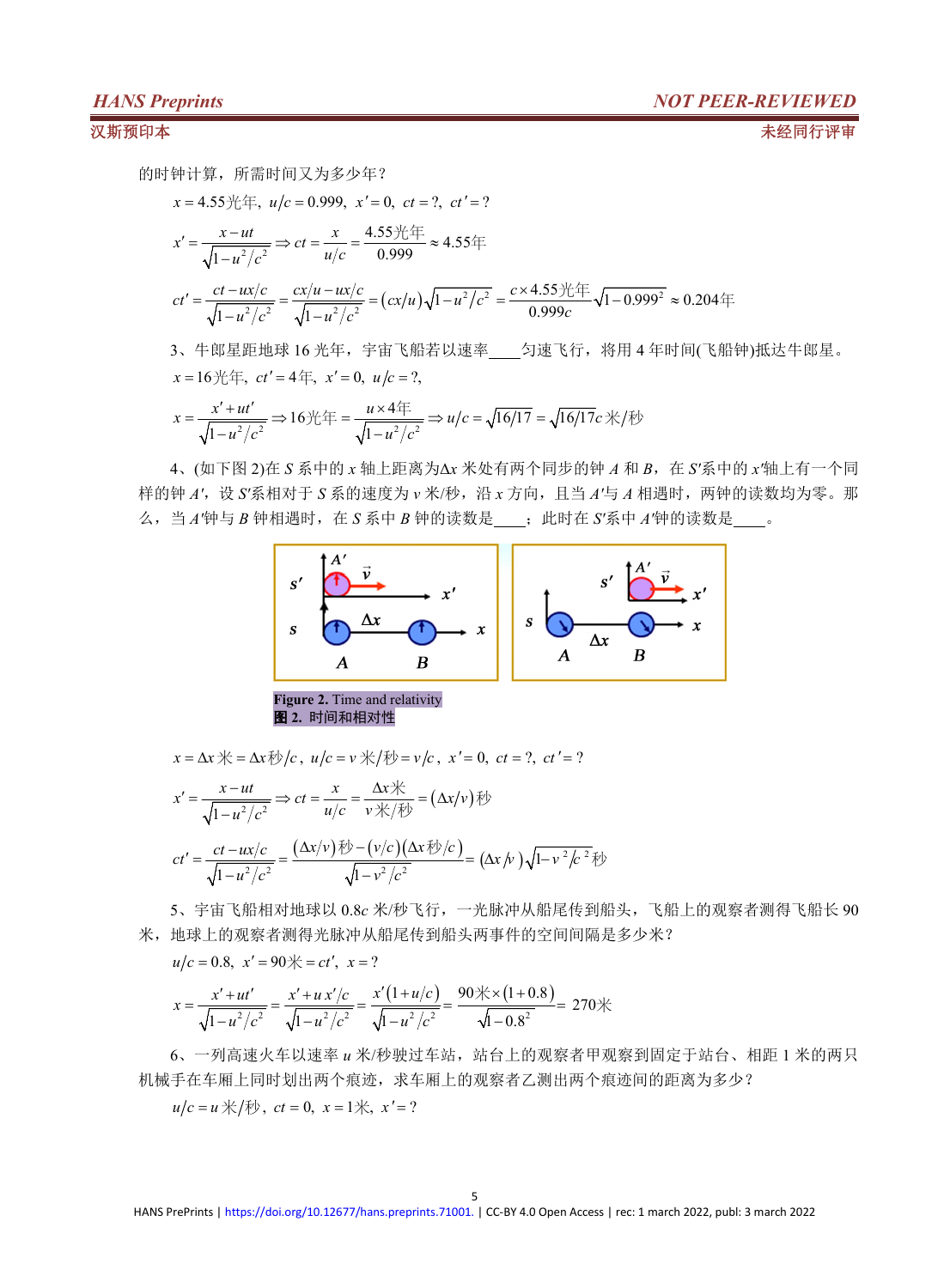$$
x' = \frac{x - ut}{\sqrt{1 - u^2/c^2}} = \frac{x}{\sqrt{1 - u^2/c^2}} = \frac{1\cancel{\times}}{\sqrt{1 - u^2/c^2}}
$$

7、(如下图 3)一根米尺静止放置在 *S'*系中,与 *O'x'*轴成π/6 角,如果在 *S* 系中测得米尺与 *Ox* 轴成π/4 角,那么,*S'*系相对于 *S* 系的运动速度为多大?*S* 系中测得米尺的长度是多少?



 $x' = \cos{\frac{\pi}{6}}$   $\frac{1}{\sqrt{6}}$ ,  $y' = \sin{\frac{\pi}{6}}$   $\frac{1}{\sqrt{6}}$ ,  $x = y \cos{\frac{\pi}{4}} = y$ ,  $ct = 0$ ,  $u/c = ?$ ,  $\sqrt{x^2 + y^2} = ?$ 2  $\frac{ut}{\sqrt{2/\lambda^2}} = \frac{y - u \times 0}{\sqrt{1 - u^2/\lambda^2}} = \frac{y' - u \times 0}{\sqrt{1 - u^2/\lambda^2}} \Rightarrow u/c = \sqrt{1 - \left(\frac{y'}{x'}\right)^2} = \sqrt{1 - \left(\frac{\sin \frac{\pi}{6}}{x}\right)^2} = \sqrt{2/3}$  $1-u^2/c^2$   $\sqrt{1-u^2/c^2}$   $\sqrt{1-u^2/c^2}$   $\sqrt{1-u^2/c^2}$   $\sqrt{1-x^2/c^2}$   $\sqrt{1-x^2/c^2}$  $x' = \frac{x - ut}{\sqrt{1 - u^2/c^2}} = \frac{y - u \times 0}{\sqrt{1 - u^2/c^2}} = \frac{y' - u \times 0}{\sqrt{1 - u^2/c^2}} \Rightarrow u/c = \sqrt{1 - \left(\frac{y'}{x'}\right)^2} = \sqrt{1 - \left(\frac{\sin \frac{\pi}{6}}{\cos \frac{\pi}{6}}\right)} = \sqrt{2/3}$  $\left(\begin{array}{c} \pi \end{array}\right)^2$  $u' = \frac{x - ut}{\sqrt{1 - u^2/c^2}} = \frac{y - u \times 0}{\sqrt{1 - u^2/c^2}} = \frac{y' - u \times 0}{\sqrt{1 - u^2/c^2}} \Rightarrow u/c = \sqrt{1 - \left(\frac{y'}{x'}\right)^2} = \sqrt{1 - \left(\frac{\sin \frac{\pi}{6}}{\cos \frac{\pi}{6}}\right)} = \sqrt{2/3}$  $\binom{36}{ }$  $x^2 + y^2 = \sqrt{y^2 + y^2} = \sqrt{2y^2} = \sqrt{2y^2} = \sqrt{2 \times (0.5 \cdot \mathcal{K})^2} = \sqrt{1/2} \cdot \mathcal{K}$ 

8、在惯性系 *K* 中,有两个事件同时发生在 *x* 轴上相距 1000 米的两点,而在另一惯性系 *K'*(沿 *x* 轴方向相对于 *K* 系运动)中测得这两个事件发生的地点相距 2000 米。求在 *K*′系中测这两个事件的时间 间隔。

$$
ct = 0
$$
,  $x = 1000$ %,  $x' = 2000$ %,  $|ct'| = ?$ 

$$
x' = \frac{x - ut}{\sqrt{1 - u^2/c^2}} = \frac{x}{\sqrt{1 - u^2/c^2}} \Rightarrow u/c = \sqrt{1 - x^2/x'^2} = \sqrt{1 - 1000^2/2000^2} = \sqrt{0.75}c
$$
  

$$
ct' = \frac{ct - ux/c}{\sqrt{1 - u^2/c^2}} = \frac{-\left(\sqrt{0.75}c \times 1000\right) \times}{\sqrt{1 - 0.75}} = -1000\sqrt{3} \approx 5.77 \times 10^{-6} \text{ W}
$$

9、某宇宙飞船以 0.8*c* 米/秒 的速度离开地球,若地球上认为它发出的两个信号之间的时间间隔为 10 秒, 则宇航员测出的相应的时间间隔为多少?

$$
u/c = 0.8
$$
,  $ct = 10$   $\frac{dy}{dx}$ ,  $x = ut$ ,  $ct' = ?$ 

$$
ct' = \frac{ct - ux/c}{\sqrt{1 - u^2/c^2}} = \frac{ct - uut/c}{\sqrt{1 - u^2/c^2}} = ct\sqrt{1 - u^2/c^2} = 10\sqrt[4]{\sqrt{1 - 0.8^2}} = 6\sqrt[4]{\sqrt{1 - 0.8^2}} = 6\sqrt[4]{\sqrt{1 - 0.8^2}} = 6\sqrt[4]{\sqrt{1 - 0.8^2}} = 6\sqrt[4]{\sqrt{1 - 0.8^2}} = 6\sqrt[4]{\sqrt{1 - 0.8^2}} = 6\sqrt[4]{\sqrt{1 - 0.8^2}} = 6\sqrt[4]{\sqrt{1 - 0.8^2}} = 6\sqrt[4]{\sqrt{1 - 0.8^2}} = 6\sqrt[4]{\sqrt{1 - 0.8^2}} = 6\sqrt[4]{\sqrt{1 - 0.8^2}} = 6\sqrt[4]{\sqrt{1 - 0.8^2}} = 6\sqrt[4]{\sqrt{1 - 0.8^2}} = 6\sqrt[4]{\sqrt{1 - 0.8^2}} = 6\sqrt[4]{\sqrt{1 - 0.8^2}} = 6\sqrt[4]{\sqrt{1 - 0.8^2}} = 6\sqrt[4]{\sqrt{1 - 0.8^2}} = 6\sqrt[4]{\sqrt{1 - 0.8^2}} = 6\sqrt[4]{\sqrt{1 - 0.8^2}} = 6\sqrt[4]{\sqrt{1 - 0.8^2}} = 6\sqrt[4]{\sqrt{1 - 0.8^2}} = 6\sqrt[4]{\sqrt{1 - 0.8^2}} = 6\sqrt[4]{\sqrt{1 - 0.8^2}} = 6\sqrt[4]{\sqrt{1 - 0.8^2}} = 6\sqrt[4]{\sqrt{1 - 0.8^2}} = 6\sqrt[4]{\sqrt{1 - 0.8^2}} = 6\sqrt[4]{\sqrt{1 - 0.8^2}} = 6\sqrt[4]{\sqrt{1 - 0.8^2}} = 6\sqrt[4]{\sqrt{1 - 0.8^2}} = 6\sqrt[4]{\sqrt{1 - 0.8^2}} = 6\sqrt[4]{\sqrt{1 - 0.8^2}} = 6\sqrt[4]{\sqrt{1 - 0.8^2}} = 6\sqrt[4]{\sqrt{1 - 0.8^2}} = 6\sqrt[4]{\sqrt{1 - 0.8^2}} = 6\sqrt[4]{\sqrt{1 - 0.8^2
$$

10、地面上一个短跑选手用 10 秒跑完 100 米, 问在与运动员同方向上以 0.6c 米/秒运动的飞船中观 测,这个选手跑了多少米?用了多少秒?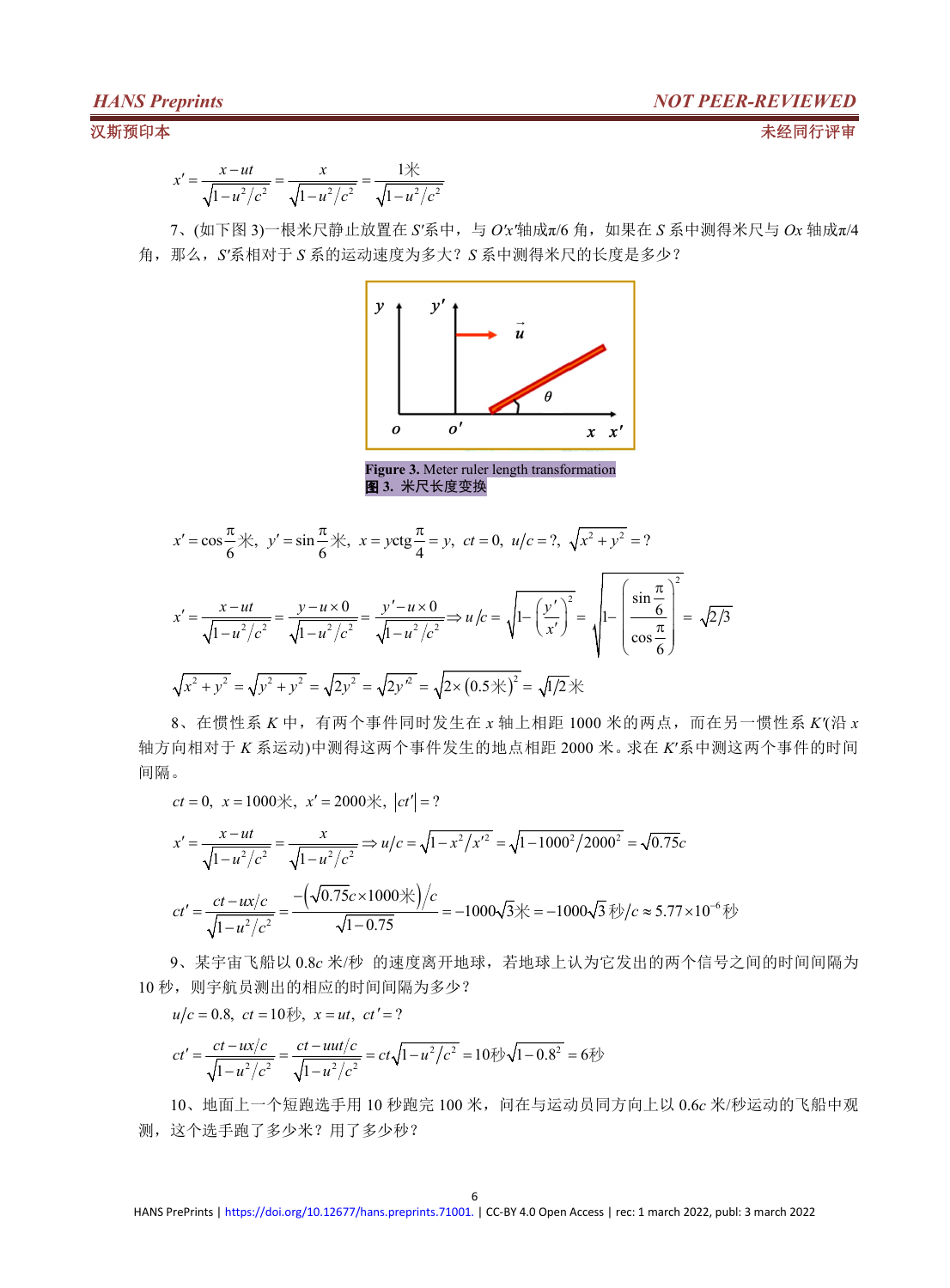汉斯预印本 未经同行评审

$$
ct = 10\frac{1}{2}\% , x = 100\% , u/c = 0.6, x' = ?, ct' = ?,
$$
\n
$$
x' = \frac{x - ut}{\sqrt{1 - u^2/c^2}} = \frac{100\% - 0.6 \times 10\frac{1}{2}}{\sqrt{1 - 0.6^2}} = \frac{100\% - 0.6 \times 10 \times c\frac{1}{2}}{\sqrt{1 - 0.6^2}} \approx -2.25 \times 10^9\%
$$
\n
$$
ct' = \frac{ct - ux/c}{\sqrt{1 - u^2/c^2}} = \frac{10\frac{1}{2}\% - 0.6 \times 100\frac{1}{2}}{\sqrt{1 - 0.6^2}} = \frac{10\frac{1}{2}\% - 0.6 \times 100\frac{1}{2}}{\sqrt{1 - 0.6^2}} \approx 1.25\%
$$

11、一宇宙飞船的船身固有长度为 90 米,相对地面以 0.8*c*米/秒的匀速率在一观测站的上空飞过。 观测站测得飞船的船身通过观测站的时间间隔是多少?宇航员测得飞船的船身通过观测站的时间间隔是 多少?

$$
x' = -90\%, \ u/c = 0.8, \ x = 0, \ ct = ?, \ ct' = ?
$$
  

$$
x' = \frac{x - ut}{\sqrt{1 - u^2/c^2}} = \frac{-ut}{\sqrt{1 - u^2/c^2}} \Rightarrow ct = \frac{x'\sqrt{1 - u^2/c^2}}{-u/c} = \frac{-90\sqrt{1 - 0.8^2}}{-0.8} \approx 2.25 \times 10^{-7} \text{ Fb}
$$
  

$$
x = \frac{x' + ut'}{\sqrt{1 - u^2/c^2}} = 0 \Rightarrow ct' = \frac{x'}{-u/c} = \frac{-90\sqrt{1 - 0.8^2}}{-0.8} \approx 3.75 \times 10^{-7} \text{ Fb}
$$

12、设飞船以 0.866*c* 米/秒速率相对地面飞行,先后通过地面上的甲地和乙地。在飞船通过甲地时, 将地面和飞船钟校准指零。若地面系测得的飞船由甲地至乙地的时间间隔为 6 小时,飞船系测得的时间 间隔为多少?

$$
u/c = 0.866, ct = 6/\text{Hz}, x' = 0, ct' = ?
$$
  

$$
t = \frac{t' + ux'/c^2}{\sqrt{1 - u^2/c^2}} = \frac{t'}{\sqrt{1 - u^2/c^2}} \Rightarrow ct' = ct\sqrt{1 - u^2/c^2} = 6/\text{Hz}/\sqrt{1 - 0.866^2} \approx 3/\text{Hz}
$$

13、一米尺相对于 *K* 系静止,相对于 *K'*系以 0.8*c* 米/秒速度沿-*x'*方向运动。问 *K'*系尺长是多少?  $u/c = 0.8$ ,  $x = 1$  $\forall x$ ,  $ct' = 0$ ,  $x' = ?$ 

$$
x = \frac{x' + ut'}{\sqrt{1 - u^2/c^2}} = \frac{x'}{\sqrt{1 - u^2/c^2}} \Rightarrow x' = x\sqrt{1 - u^2/c^2} = 1\frac{\sqrt{1 - 0.8^2}}{\sqrt{1 - 0.8^2}} = 0.6\frac{\sqrt{1 - 0.8^2}}{\sqrt{1 - 0.8^2}} = 0.6\frac{\sqrt{1 - 0.8^2}}{\sqrt{1 - 0.8^2}} = 0.6\frac{\sqrt{1 - 0.8^2}}{\sqrt{1 - 0.8^2}} = 0.6\frac{\sqrt{1 - 0.8^2}}{\sqrt{1 - 0.8^2}} = 0.6\frac{\sqrt{1 - 0.8^2}}{\sqrt{1 - 0.8^2}} = 0.6\frac{\sqrt{1 - 0.8^2}}{\sqrt{1 - 0.8^2}} = 0.6\frac{\sqrt{1 - 0.8^2}}{\sqrt{1 - 0.8^2}} = 0.6\frac{\sqrt{1 - 0.8^2}}{\sqrt{1 - 0.8^2}} = 0.6\frac{\sqrt{1 - 0.8^2}}{\sqrt{1 - 0.8^2}} = 0.6\frac{\sqrt{1 - 0.8^2}}{\sqrt{1 - 0.8^2}} = 0.6\frac{\sqrt{1 - 0.8^2}}{\sqrt{1 - 0.8^2}} = 0.6\frac{\sqrt{1 - 0.8^2}}{\sqrt{1 - 0.8^2}} = 0.6\frac{\sqrt{1 - 0.8^2}}{\sqrt{1 - 0.8^2}} = 0.6\frac{\sqrt{1 - 0.8^2}}{\sqrt{1 - 0.8^2}} = 0.6\frac{\sqrt{1 - 0.8^2}}{\sqrt{1 - 0.8^2}} = 0.6\frac{\sqrt{1 - 0.8^2}}{\sqrt{1 - 0.8^2}} = 0.6\frac{\sqrt{1 - 0.8^2}}{\sqrt{1 - 0.8^2}} = 0.6\frac{\sqrt{1 - 0.8^2}}{\sqrt{1 - 0.8^2}} = 0.6\frac{\sqrt{1 - 0.8^2}}{\sqrt{1 - 0.8^2}} = 0.6\frac{\sqrt{1 - 0.8^2}}{\sqrt{1 - 0.8^2}} = 0.6\frac{\sqrt{1 - 0.8^2}}{\sqrt{1 - 0.8^2}} = 0.6\frac{\sqrt{1 - 0.8^2}}{\sqrt{1
$$

14、*K* 系有一静止的电子枪向 *x* 方向发射个电子,速率为 0.7*c* 米/秒;*K'*系沿-*x* 方向运动,速率为 0.6*c* 米/秒, 求 K'系中电子的速率。

$$
x = 0.7ct, \ u/c = -0.6, \ x' = v't', \ v'/c = ?
$$
  

$$
v' = \frac{x'}{t'} = \frac{x - ut}{t - ux/c^2} = \frac{0.7ct - (-0.6c)t}{t - (-0.6c)(0.7ct)/c^2} = \frac{1.3c}{1.42} \Rightarrow v'/c \approx 0.92
$$

## **4.** 《狭义相对论》的基本标准

①空间:任何坐标系都设定真空中光量子运动的轨迹线为直线,且所有同步光量子的运动轨迹线的 长度相等。

②时间:任何坐标系都设定光子运动的轨迹线长度为时间。

③速度:任何坐标系中都设定物质的位移与同步光子轨迹线长度之比为速度。

质量:任何坐标系都设定特定周期数内光量子的运动轨迹线长度为质量。